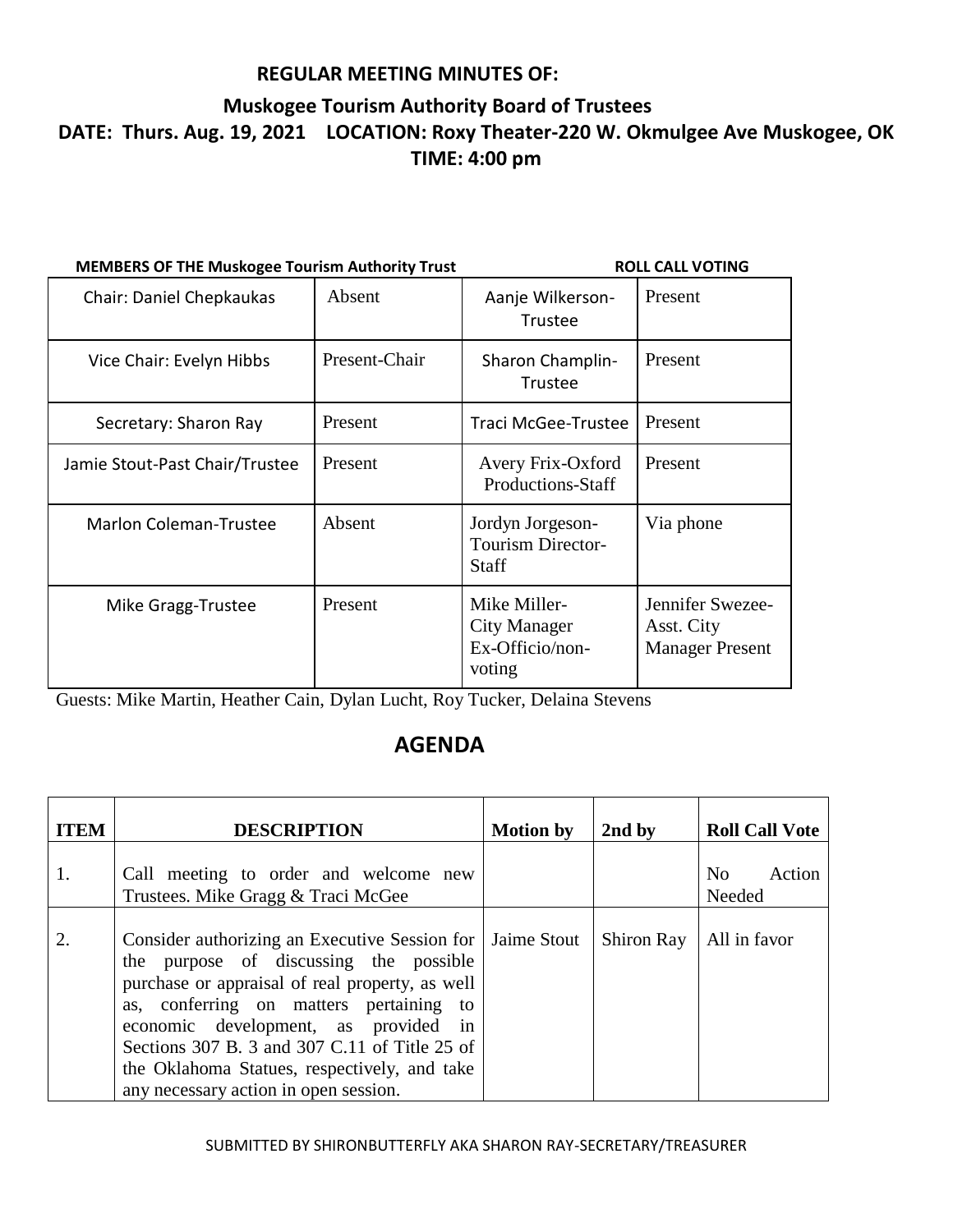#### **Muskogee Tourism Authority Board of Trustees**

# **DATE: Thurs. Aug. 19, 2021 LOCATION: Roxy Theater-220 W. Okmulgee Ave Muskogee, OK TIME: 4:00 pm**

|                  | RETURN TO REGULAR SESSION                                                                                                                                                                                                         |             |                    |              |
|------------------|-----------------------------------------------------------------------------------------------------------------------------------------------------------------------------------------------------------------------------------|-------------|--------------------|--------------|
|                  | Mike Martin of Martin presented a Feasibility<br>Study for the Roxy Theater for the City of<br>Muskogee for the Board to review and take<br>possible action at a future meeting in<br>conjunction with the Roxy Design Committee. |             |                    |              |
| 3.               | Discuss and receive report on the current<br>structure of the MTA, and take action to adopt<br>structure as a resolution. (Attached flow chart)                                                                                   | Jaime Stout | Traci<br>McGee     | All in Favor |
|                  | Avery Frix handed out a history of the MTTA<br>with timelines and structure that matched the<br>Flow Chart included with the proposed<br><b>Bylaws</b> (Attached)                                                                 |             |                    |              |
| $\overline{4}$ . | Consider approval of July 2021 Special Call<br>meeting Minutes (attached)                                                                                                                                                         | Jaime Stout | Sharon<br>Champlin | All in Favor |
| 5.               | Consider appointment of a Secretary for a one-<br>year term. (Sharon Ray for appointment).                                                                                                                                        | Jaime Stout | Sharon<br>Champlin | All in Favor |
| 6.               | Consider approval of July 2021 Financials and<br>Claims.                                                                                                                                                                          | Jaime Stout | Traci<br>McGee     | All in Favor |
| 7.               | Receive report from Bylaws Committee and<br>consider amending Bylaws, or take other<br>necessary action.                                                                                                                          | Jaime Stout | Traci<br>McGee     | All in Favor |
|                  | Approve as amended:                                                                                                                                                                                                               |             |                    |              |
|                  | Article II-Section 5-Add Treasure duties to the<br>Secretary appointment.                                                                                                                                                         |             |                    |              |
|                  | Article III-Committees: Executive Committee<br>of $3$<br>to include, Chair, Vice-Chair<br>$\&$<br>Secretary/Treasurer, Strike Past Chair                                                                                          |             |                    |              |
|                  | Article V.-Volunteer Managment. Executive<br>their designee,<br>Committee<br>Tourism<br><b>or</b><br>Staff/Oxford<br>Productions<br>respectively.                                                                                 |             |                    |              |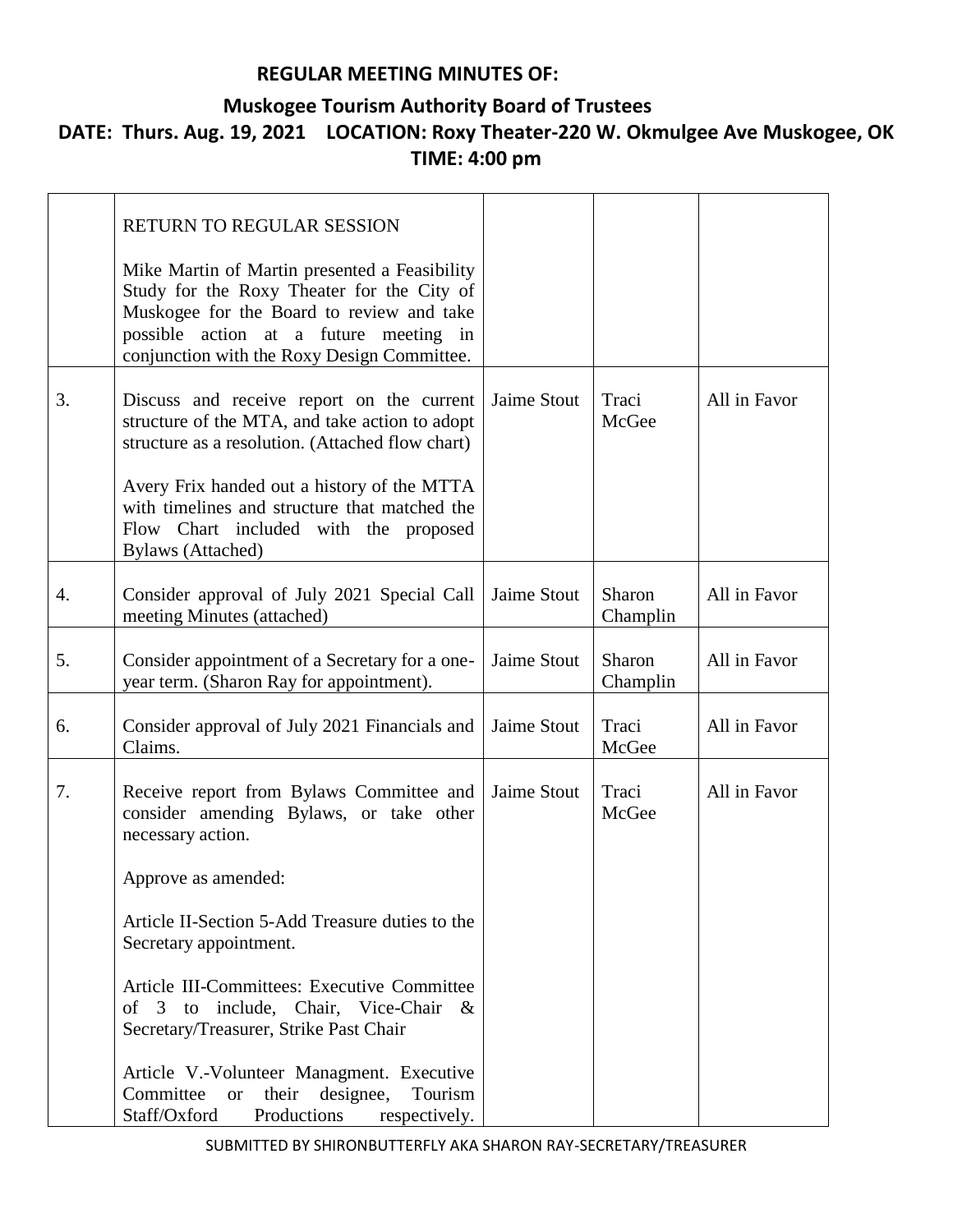#### **Muskogee Tourism Authority Board of Trustees**

# **DATE: Thurs. Aug. 19, 2021 LOCATION: Roxy Theater-220 W. Okmulgee Ave Muskogee, OK TIME: 4:00 pm**

|     | Muskogee City Council to make final Bylaws<br>approval (attached letter from Council)                                                                                                                                                                                                                                                                                                                                                                                                                                                                         |                    |                |                                      |
|-----|---------------------------------------------------------------------------------------------------------------------------------------------------------------------------------------------------------------------------------------------------------------------------------------------------------------------------------------------------------------------------------------------------------------------------------------------------------------------------------------------------------------------------------------------------------------|--------------------|----------------|--------------------------------------|
| 8.  | Consider amending the Muskogee Tourism<br>Authority's Trust Indenture, eliminating the<br>City of Muskogee residency requirement, or<br>take other necessary action.                                                                                                                                                                                                                                                                                                                                                                                          | Jaime              | Shiron Ray     | All in Favor                         |
|     | Motion to table item #8                                                                                                                                                                                                                                                                                                                                                                                                                                                                                                                                       |                    |                |                                      |
| 9.  | Consider opening an interest-bearing money<br>market account for the Muskogee Tourism<br>Authority Visitor Center Savings Account at<br>Arvest Bank, assigning the same signers as the<br>Firstar Bank Building Fund Account, and<br>transferring \$180,599.88 from the Firstar Bank<br>Building Fund Account to the new Arvest<br>Bank Visitor Center Saving Account, or take<br>other necessary action.                                                                                                                                                     | Aanje<br>Wilkerson | Traci<br>McGee | All in Favor                         |
|     | Avery Frix explained that account funds<br>exceeding \$250k are not FDIC Insured.                                                                                                                                                                                                                                                                                                                                                                                                                                                                             |                    |                |                                      |
| 10. | Consider declaring certain items surplus and<br>authorize the disposition of items, or take<br>other necessary action. (attached)                                                                                                                                                                                                                                                                                                                                                                                                                             | Jaime Stout        | Traci<br>McGee | All in Favor                         |
| 11. | Receive a report on the operation of the Roxy<br>Theater from management Firm Oxford<br>productions, Inc., or take other necessary<br>action.<br>Avery Frix shared the upcoming events<br>scheduled for the Roxy Theater; upcoming<br>movies, Miss Muskogee Pageant-Sept 18th,<br>Rocky Horror Picture Show, Oct. 29-30,<br>Imaginaires Christmas Musical Show-Dec.<br>17th. Frix also noted that the Roxy now has<br>Guest-Wi-Fi available to enhance visitor<br>experiences. Shuttered venue funds were also<br>received due to pandemic under-utilization. |                    |                | action<br>N <sub>o</sub><br>required |